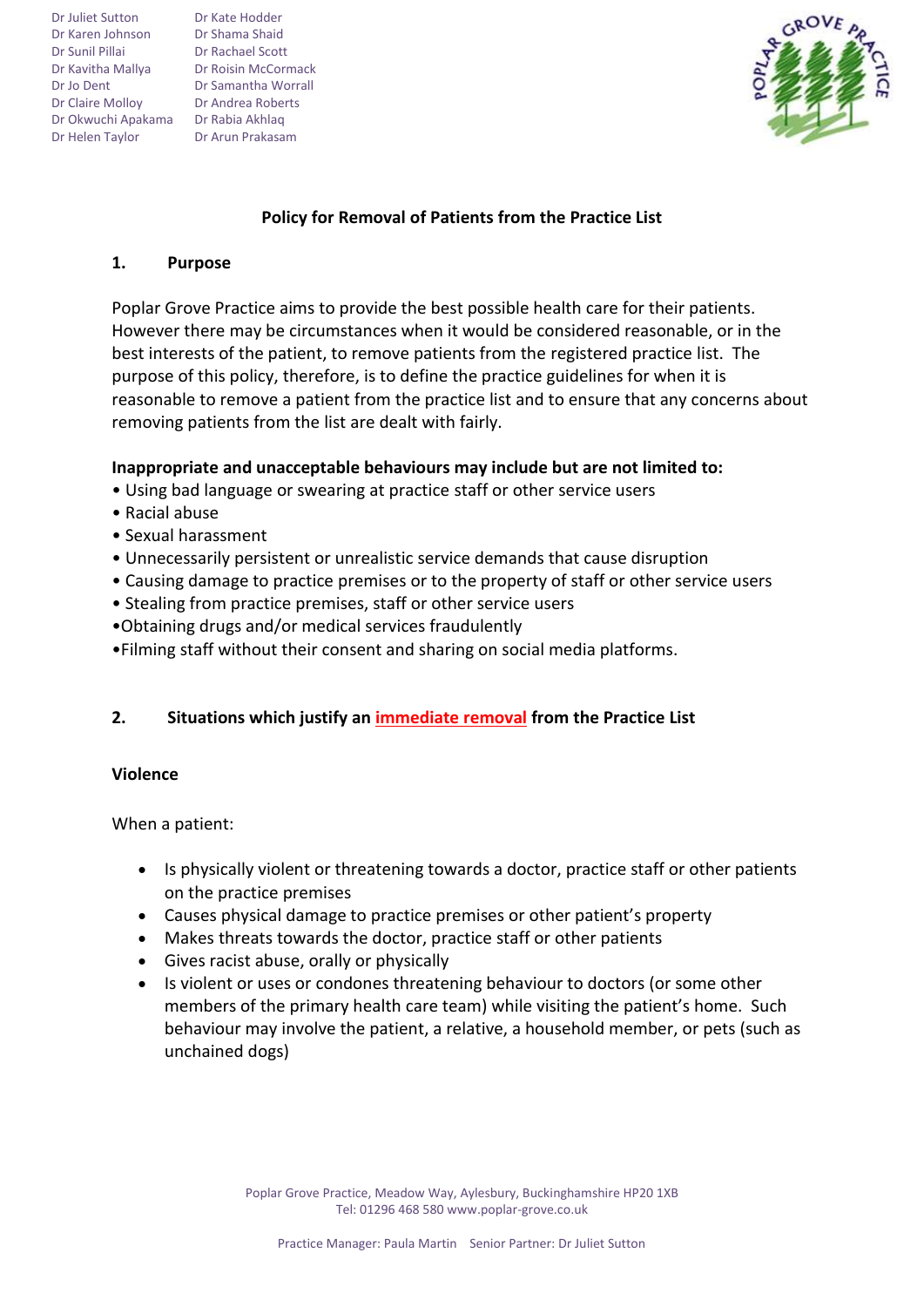# **Crime & Deception**

Where a patient:

- Fraudulently obtains Drugs for non-medical reasons
- Deliberately lies to the doctor or other member of the primary health care team (e.g. by giving a false name or false medical history) in order to obtain a service or benefit by deception
- Attempts to use the doctor to conceal or aid any criminal activity
- Steals from practice premises

Any incident involving violence, crime or deception will be reported to the Police and a crime reference number obtained.

# **Irretrievable Breakdown of the Doctor-Patient Relationship**

 Where a patient's behaviour falls outside of that which is normally considered reasonable and leads to an irretrievable breakdown of the doctor-patient relationship.

Where a patient has acted inappropriately or unacceptably, the practice will carefully consider the severity of the incident (taking account of the nature of the incident / behaviour, the impact on practice services, staff or other service users and the patient's own circumstances). Removing a patient immediately from the practice patient, list without prior written notice under reasonable grounds or grounds of irrevocable breakdown in the relationship, is expected to be an exceptional event. However the practice has the right to instruct an **immediate removal with no prior warning letter** if any of the above acts of violence, crime and deception occur.

# **3. Procedure for non-violent disruptive behaviour**

Inappropriate behaviour may not always be violent but is always considered unacceptable.

#### **Inappropriate and unacceptable behaviours may include but are not limited to:**

- Using bad language or swearing at practice staff or other service users.
- Micro aggression: verbal, non-verbal and environmental slights, snubs and insults which communicate hostile, derogatory or negative messages and behaviours
- Racial abuse
- Sexual harassment
- Unnecessarily persistent or unrealistic service demands that cause disruption

Each non- violent case will be discussed at a Managing Partners Meeting and a majority agreement will be reached.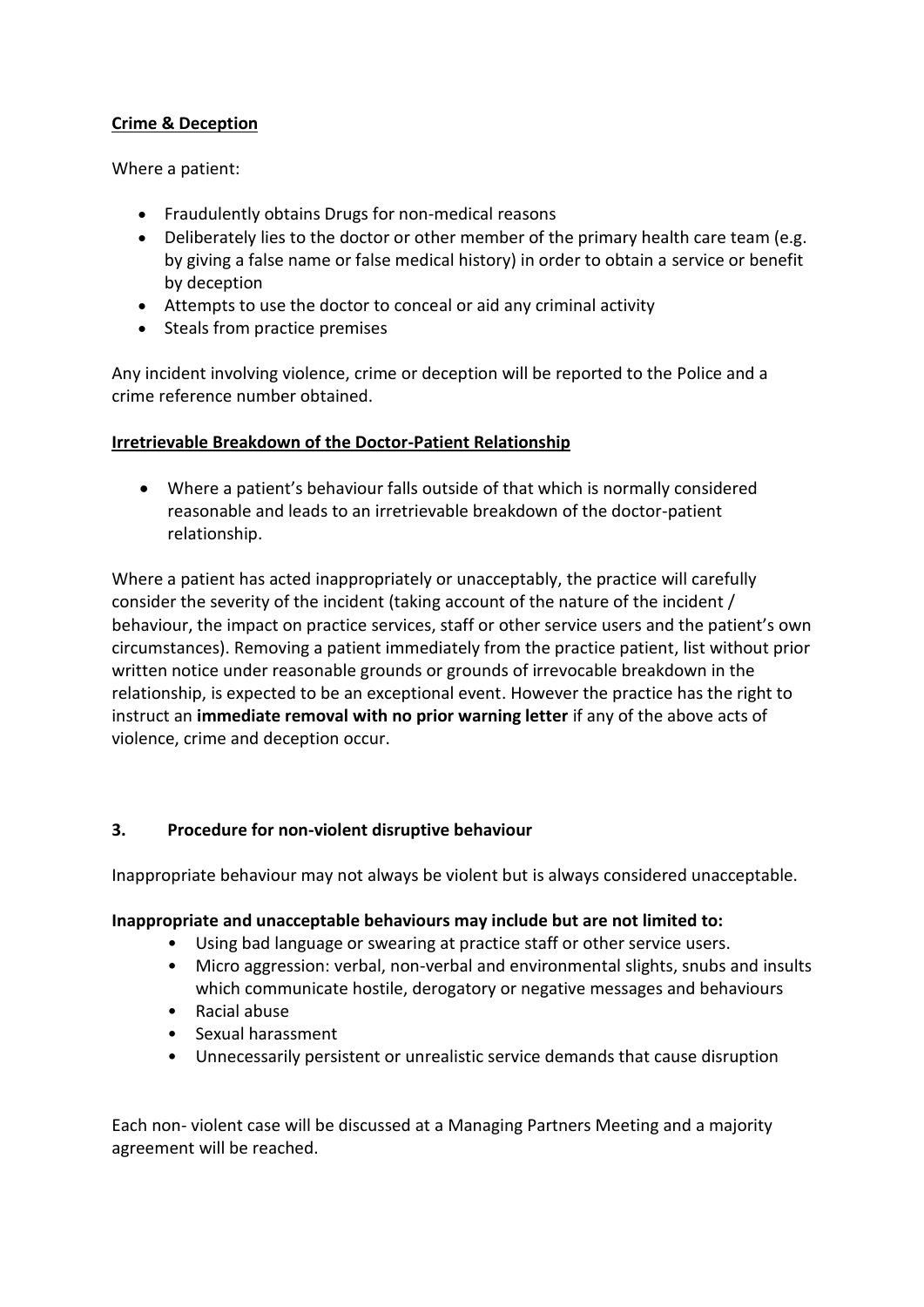Dr Juliet Sutton Dr Karen Johnson Dr Sunil Pillai Dr Kavitha Mallya Dr Jo Dent Dr Claire Molloy Dr Okwuchi Apakama Dr Rabia Akhlaq Dr Helen Taylor

Dr Kate Hodder Dr Shama Shaid Dr Rachael Scott Dr Roisin McCormack Dr Samantha Worrall Dr Andrea Roberts Dr Arun Prakasam



If this is a first warning, the practice will warn the patient, in writing, that they are at risk of removal and reasons for this will be stated in the letter. A warning letter provides an opportunity to reflect on the incident and will indicate registration will cease if the inappropriate or unacceptable behaviour continues or reoccurs, and therefore formally documents and evidences reasonable grounds for future removal should it do so.

In some circumstances the practice may encourage the patient to sign a contract of behaviour which clearly sets out the expectations of the patient if they wish to remain registered at Poplar Grove

If the patient's behaviour does not improve the practice will issue a second warning letter. This letter will then inform the patient that they will be removed from the practice list **in 8 days** from the date on the letter.

# **4. Other factors which may result in a patient's removal from the practice list**

#### **Distance**

On notification that the patient is no longer living within the practice boundary, a letter will be sent to the patient advising of the need to re-register within the next 30 days. If the patient has not re-registered, or contacted the surgery with a reasonable explanation, within the 30-day period, they will be removed from the practice list.

#### **Embarkation**

On notification that the patient has moved abroad the patient will be removed from the practice list within 3 months of that notification.

#### **Failure to attend pre-booked appointments**

If a patient fails to attend a pre-booked appointment on more than one occasion in the last year, a warning letter will be sent to the patient, advising them that a further occurrence could risk removal from the practice.

If the patient fails to attend another appointment, the matter will be discussed at a Practice Meeting and a majority agreement will be reached as to whether the patient will be removed from the practice list. Following agreement, the practice will write to the patient and explain the reasons for removal.

> Poplar Grove Practice, Meadow Way, Aylesbury, Buckinghamshire HP20 1XB Tel: 01296 468 580 www.poplar-grove.co.uk